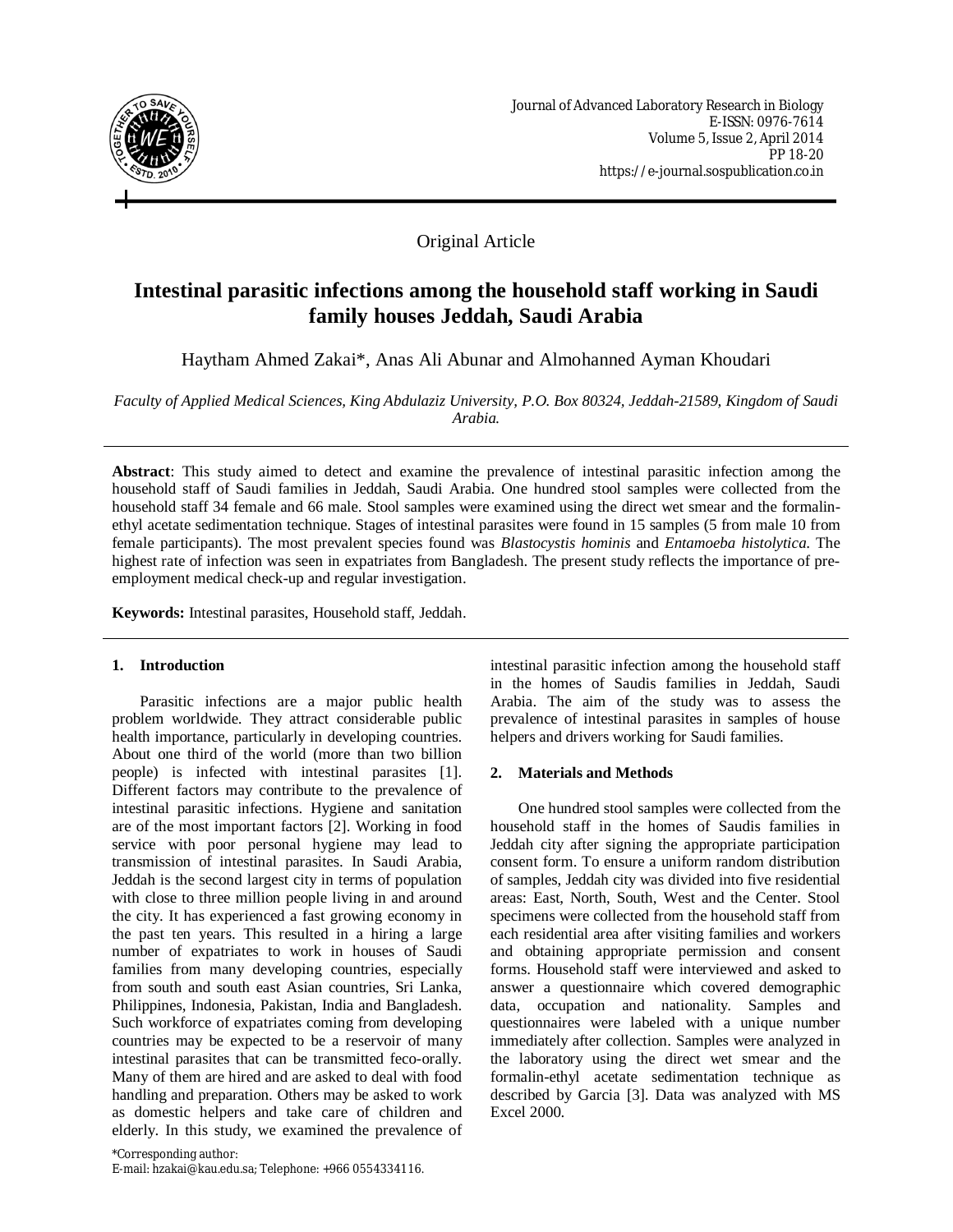#### **3. Results**

One hundred stool samples were collected from the household staff in Jeddah and examined as described above. Ages of participating individuals ranged from 20 to 90 years (mean =  $35.02$ ; SD =  $10.53$ ). Male participants were 66%. Only 15% of specimens were positive for intestinal parasites. Of the 34% female participants, only 5 specimens were positive for intestinal parasites while 10 specimens from male participants were positive for intestinal parasites. The commonest parasite seen was *Blastocystis hominis* (9%), *Entamoeba histolytica* (2%), *Entamoeba coli* (2%) and hookworms (2%) as shown in Table 1.

Samples were collected from individuals of different nationalities. Thirty three percent of total samples were Bangladeshi (30 negative and 3 positive), 7% were from Egyptians (all were negative), 9% were from Eritrean (7 negative and 2 positive), 12% were from Philippine (11 negative and 1 positive), 5% were from Nigerian (3 negative and 2 positive), 12% were Indonesian (10 negative and 2 positive), 5% were Indian (all were negative), 8% were Pakistani (7 negative and 1 positive), 6% were Chadians 3 negative and 3 positive), and 3% were Yemeni (2 negative and 1 positive) as shown in Fig. 1.

#### **4. Discussion**

Intestinal parasitic infections remain a major public concern as they are endemic worldwide [4]. The prevalence of intestinal parasitic infection among the household staff in the homes of Saudi families in Jeddah, Saudi Arabia was investigated in this study as these individuals are sharing the same house and the same food with the Saudi family and are helping with food preparation and delivery. In this study, 15% of stool specimens were positive for intestinal parasites. Pathogenic parasites were notified in 4% of samples while non-pathogenic parasites were seen in 11% of samples. Although the presence of non-pathogenic parasites does not usually cause any symptoms, its presence usually reflects the degree of hygiene in such individuals.

More than 30% of positive samples were from Chadian, Nigerian, and Yemeni nationals. However, the figure cannot be trusted since the number of samples from these nationalities was very low  $(n = 6, 5, 3)$ respectively). Furthermore, 10% of Bangladeshi participants had intestinal parasitic infections, while this figure didn't reach the 2% value in other nationalities. Previous studies have shown an extremely high rate of infection with intestinal parasites, particularly *Giardia lamblia*, reaching 98% [5].

#### **Table 1. Intestinal parasitic infections among household staff.**

| Parasite                    | <b>Males</b> | <b>Females</b> |
|-----------------------------|--------------|----------------|
| <b>Blastocystis hominis</b> |              |                |
| Entamoeba histolytica       |              |                |
| Entamoeba coli              |              |                |
| <b>Hookworms</b>            |              |                |
| <b>Negative</b>             |              | 24             |



**Fig. 1. Distribution of infection among different nationalities.**